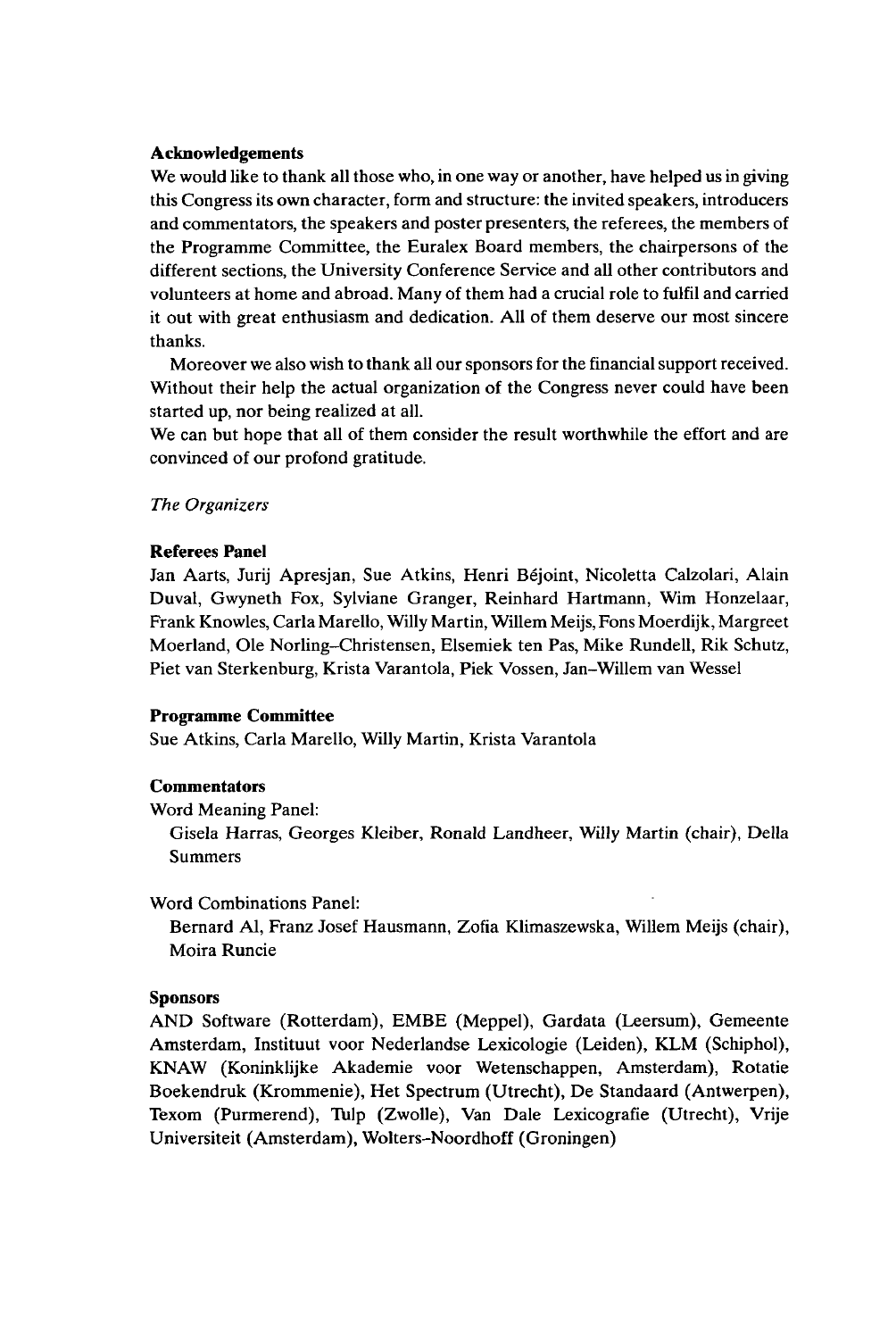Willy Martin, Willem Meijs, Margreet Moerland, Elsemiek ten Pas, Piet van Sterkenburg & Piek Vossen (Eds)

# **Euralex 1994**

# **Proceedings**

Papers submitted to the 6th EURALEX International Congress on Lexicography in Amsterdam, The Netherlands